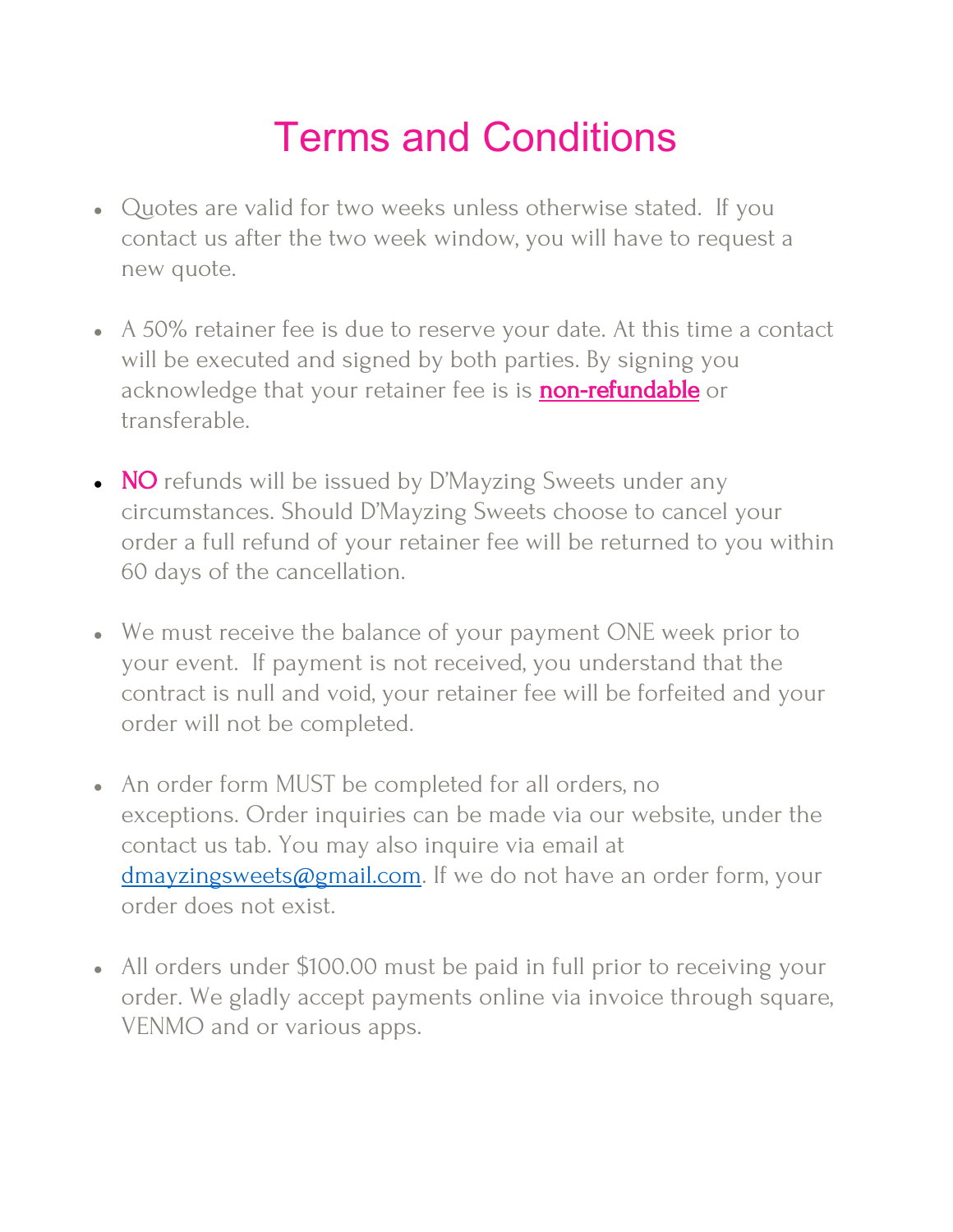- Once the retainer fee has been paid, the quoted price remains fixed to the details listed in the quote. However, if changes to design or quantity are made, D'Mayzing Sweets reserves the right to make any necessary revisions to the previous quote. A new quote will be re-issued to the client for consideration. Final decision must be made within 24hrs of being issued. If an agreement is not reached, then the order will be canceled.
- The final date for any changes to your order (size, style, or flavor) is TWO weeks prior to your event date. Any changes requested after this date cannot be guaranteed and will be subject to additional charges.
- There is a separate fee for delivery and set-up. Delivery and set-up is available for weddings, corporate events and mobile birthday parties.
- If you choose to rent cake, cupcake, or dessert stands for your event, the price will be included in the cost of your order. All stands must be returned two days after your event. If the stands are not returned, you will be charged for the full cost of the equipment.
- D'Mayzing Sweets is not responsible for supplying fresh flowers or cake toppers that are not included in the design of your cake. If you would like to have fresh flowers, or a custom topper included on your cake, the cost will be incorporated in the final cost of your cake.
- You acknowledge that fresh flowers are not a food product, and may contain pesticides, insects, dirt, or other contaminants.
- We are not responsible for any damage to the cake or desserts after set-up is complete. You are responsible for providing a secure table and environment for the cake(s)/desserts. Cakes are heavy and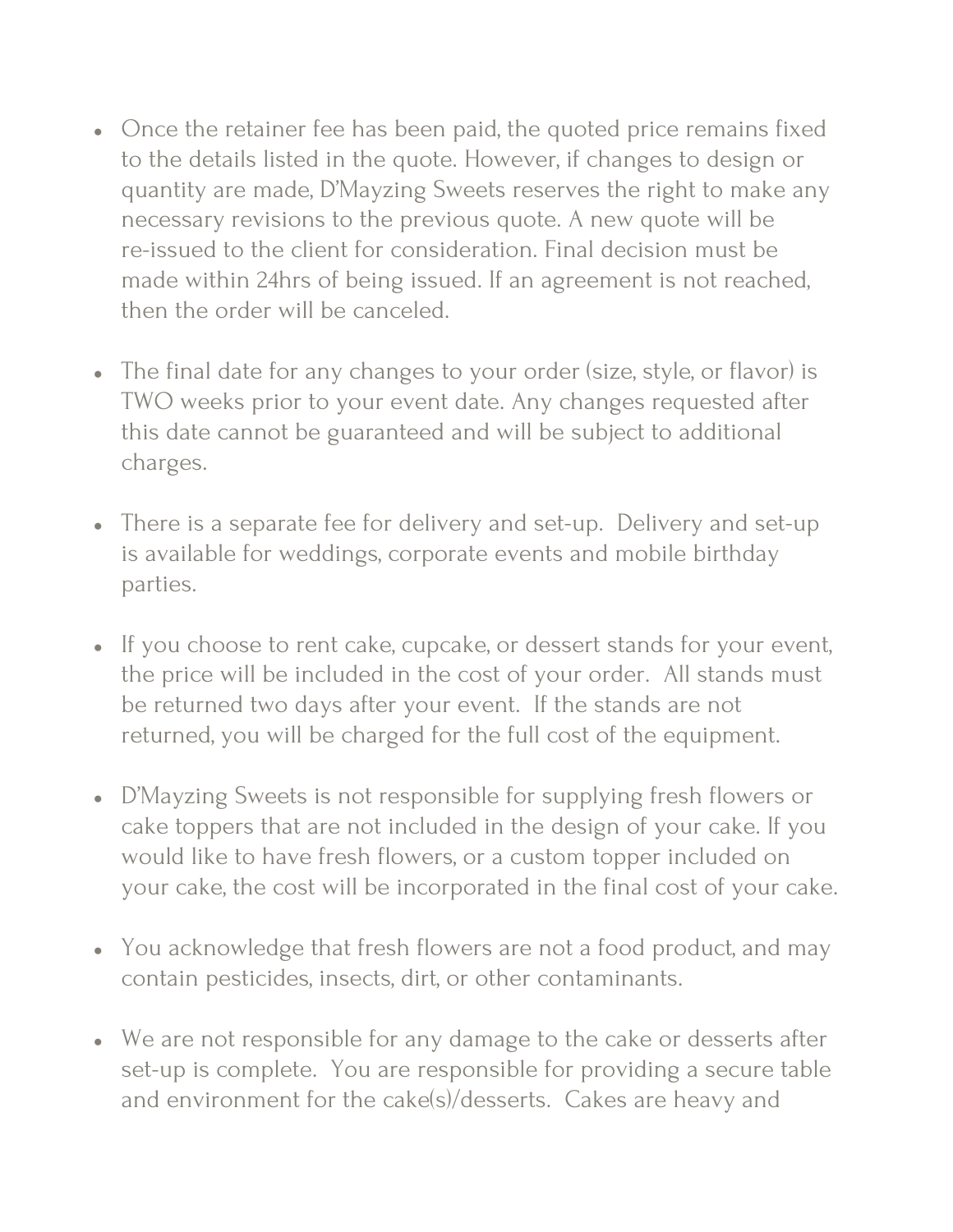require a sturdy table and optimal room temperature of 75 degrees or below.

- If you or your representative(s) elect to pick-up and set-up the cake/desserts, you assume all liability and responsibility for the condition of the cake/desserts once they leave possession of D'Mayzing Sweets.
- A call-out fee will be charged if a client picks up a cake and then requires assistance in set-up or repair to damage done en route.
- All cake orders that are delivered have to be set out 1 2 hours prior to your event. If we deliver the cake and there is not a suitable place for set-up, and the cake is placed in another location such as a refrigerator/freezer, we are not responsible if your cake is cold/frozen at the time of cutting, as the cake was not placed in the correct location upon delivery at the 2 hour mark.
- We photograph all of our cakes and desserts and we reserve the right to use any photographs for display or promotion without compensation to you.
- Our products may contain or come into contact with milk, wheat, nuts, soy, and other allergens. You agree to notify your guests of this risk and hold us harmless for allergic reactions. D'Mayzing Sweets makes every effort to ensure our allergen-free cakes are suitable for the required dietary needs. However, we are not liable for any damage or harm which may come to the consumer and purchasing allergen-free cakes is done at your own risk. While every effort is made to ensure that there is no cross-contamination, we regret that we can make no guarantees about the safety of our products for those with food allergies.